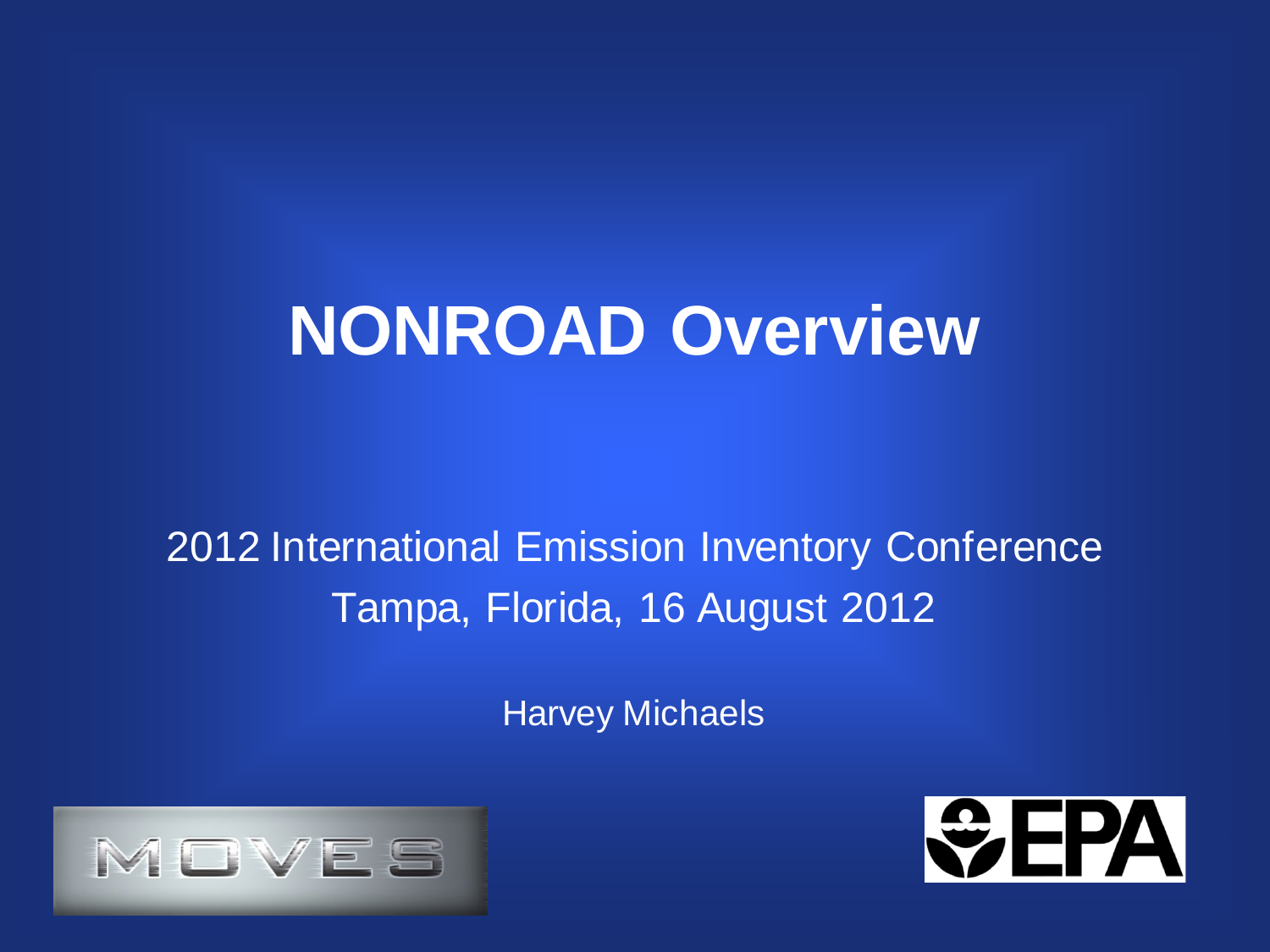



# **Outline**

- **Brief Description of NONROAD Model**
- **Integration into MOVES**
- **New data**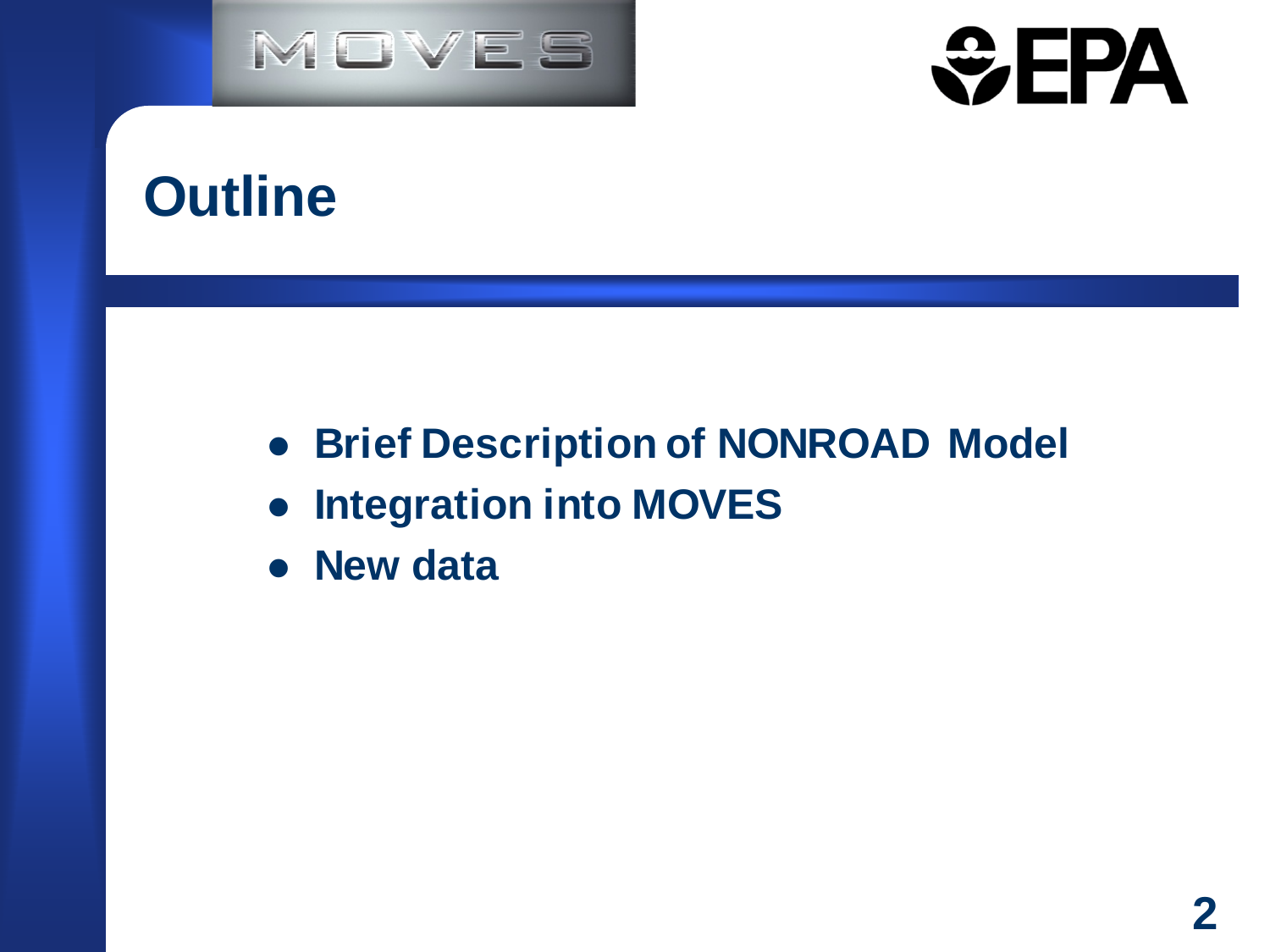# MOVES

# **WEPA**

# **NONROAD Model Overview**

- **Used to estimate NONROAD equipment emission inventories in the USA.**
	- EPA Rulemaking Inventories
	- State and Local Usage
- **Geographical scale from county to national**
- **Models equipment types except locomotive, commercial marine and aircraft**
- **Models criteria pollutants**
- **Models HAPs via NMIM**
- **Calendar year coverage 1970 through 2050**



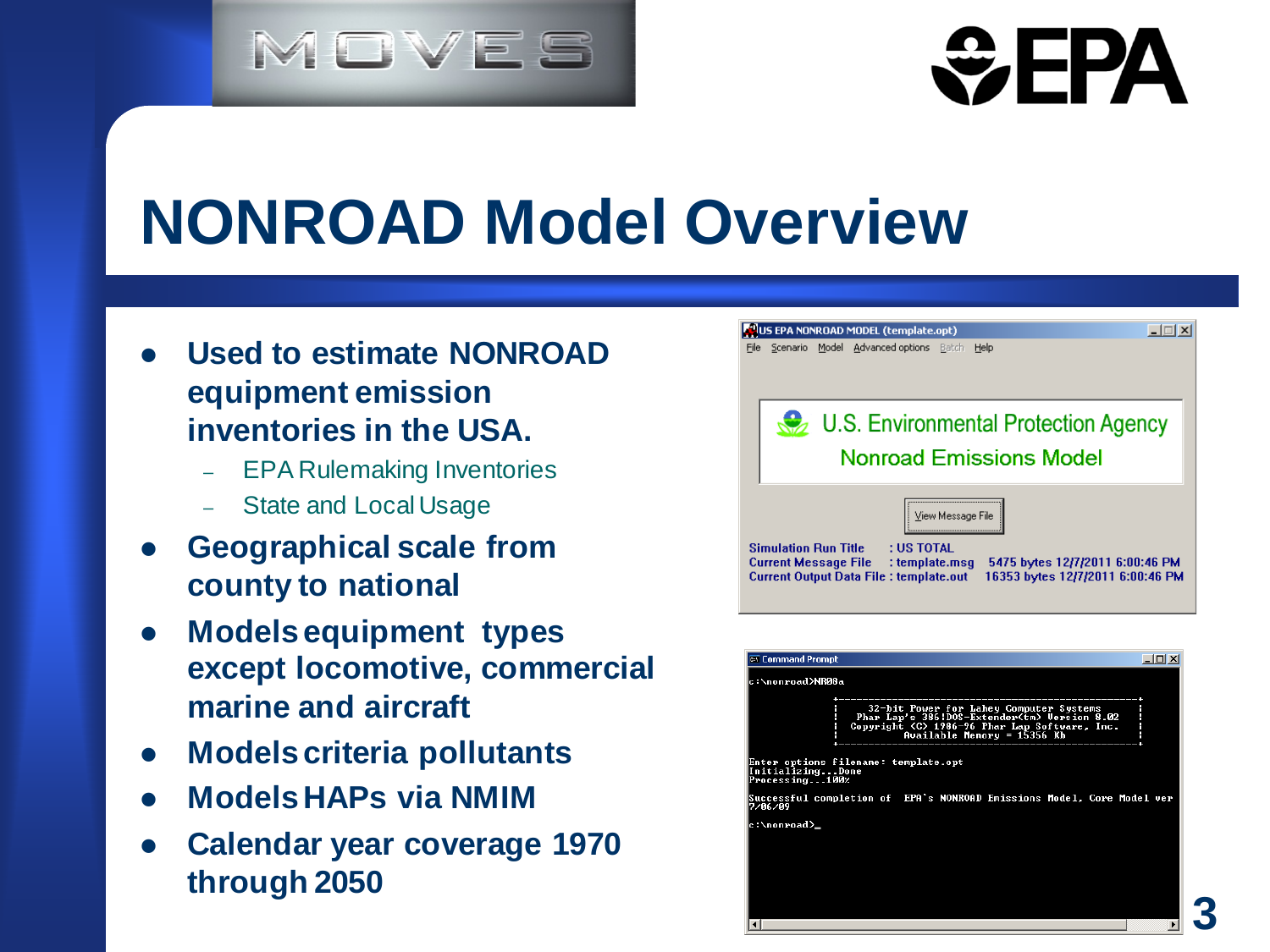



# **History**

- **Original basis is the 1991 NEVES Study**
- **Core code and algorithm developed in 1995**
- **Updated INCREMENTALLY in 1995, 2002, 2005 and 2008.**
- **Coded in FORTRAN95 with a reporting utility coded in Visual Basic 2003.**
- **Utilized in EPA NMIM model**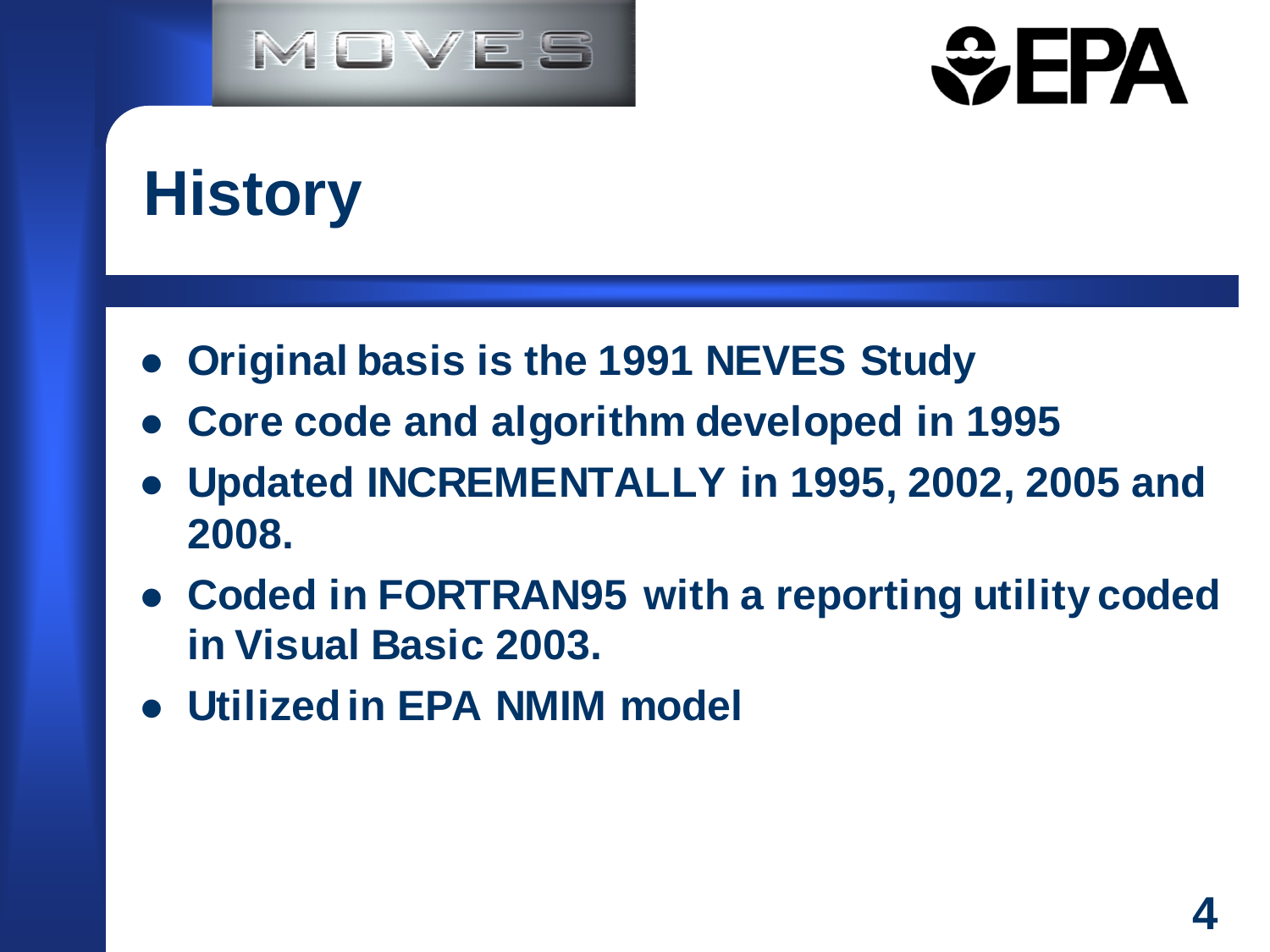



# **Exhaust Emissions Calculation**

### **I = EF** ⋅**DF** ⋅ **Act** ⋅ **LF** ⋅**RP** ⋅**Pop**

- I = Exhaust Emissions Inventory (ton/year)
- EF = Emission Factor (g/hp-hr)
- DF = Deterioration Factor
- Act = Activity (hours/year)
- LF = Load Factor
- RP = average rated power (hp)
- Pop = Equipment population (units)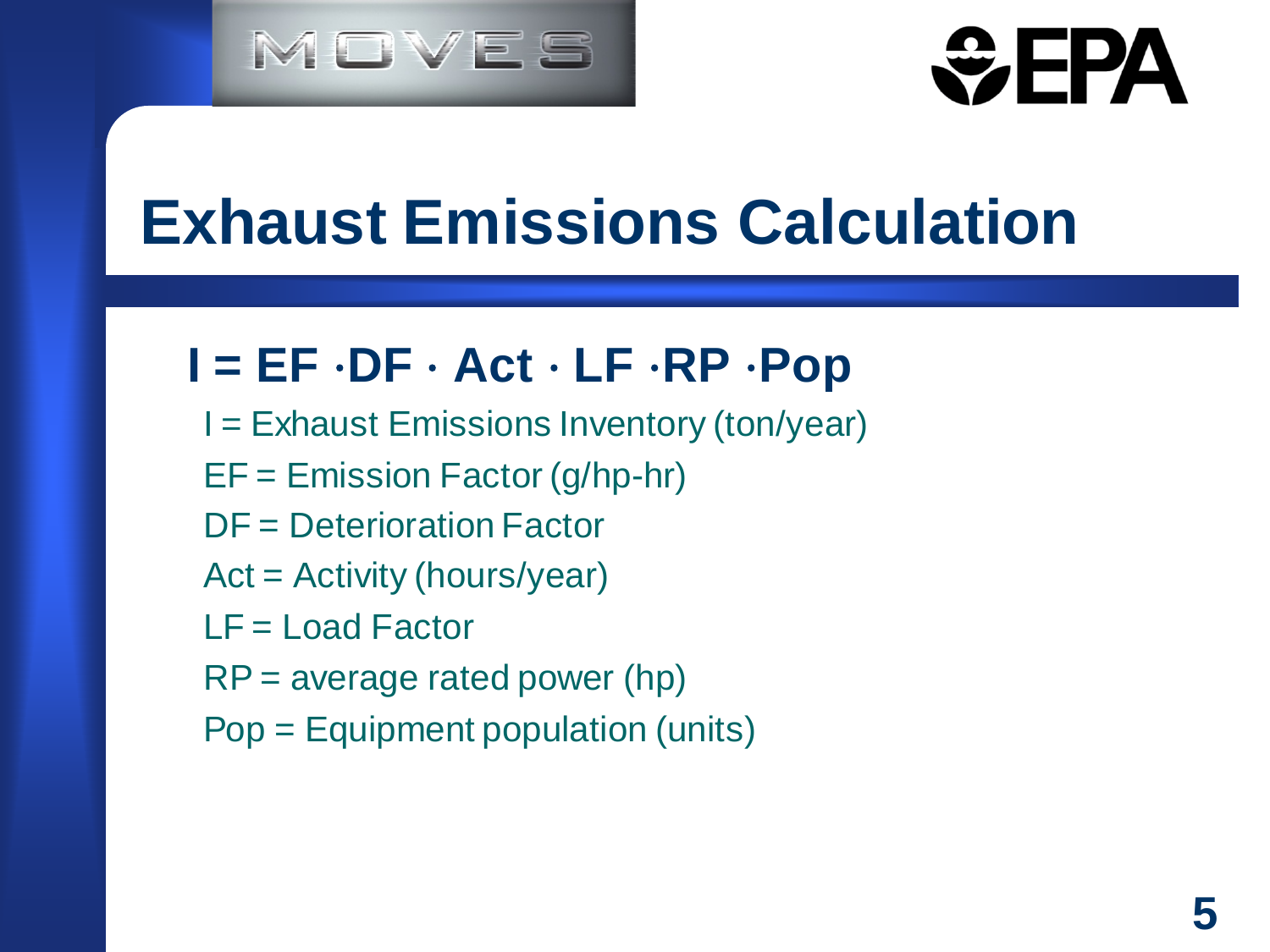



### **Planned Improvements**

#### **New data is available and being sought**

- Equipment populations
- Activity estimates
- Growth / Scrappage estimates
- Emission factors and Load factors
- New data may suggest changes in underlying algorithm

#### **• Software needs updating**

- Fortran 95
- Data structures should be in a database application
- MOVES-style GUI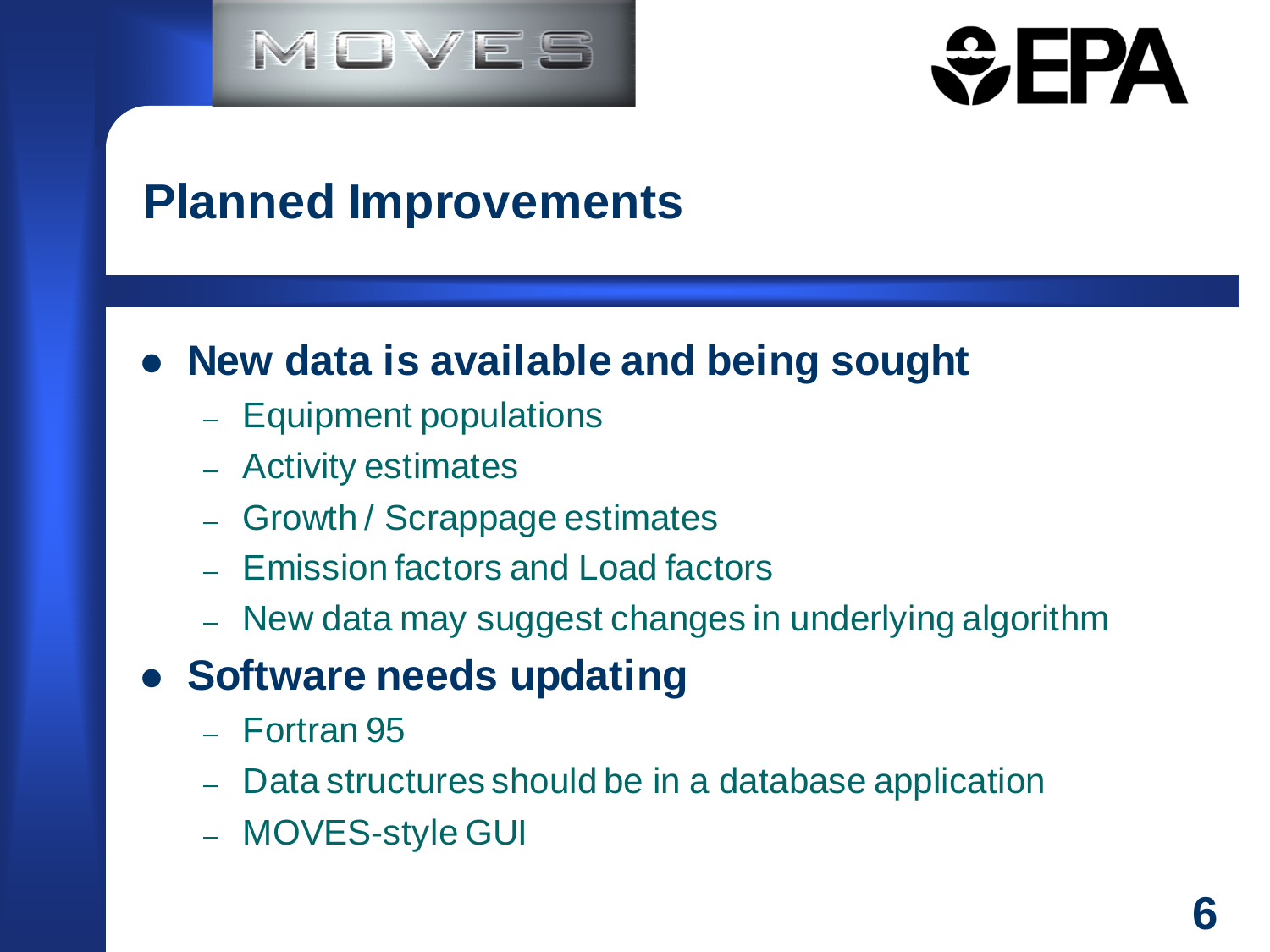



#### **National NONROAD Sector VOC Emissions by Category**

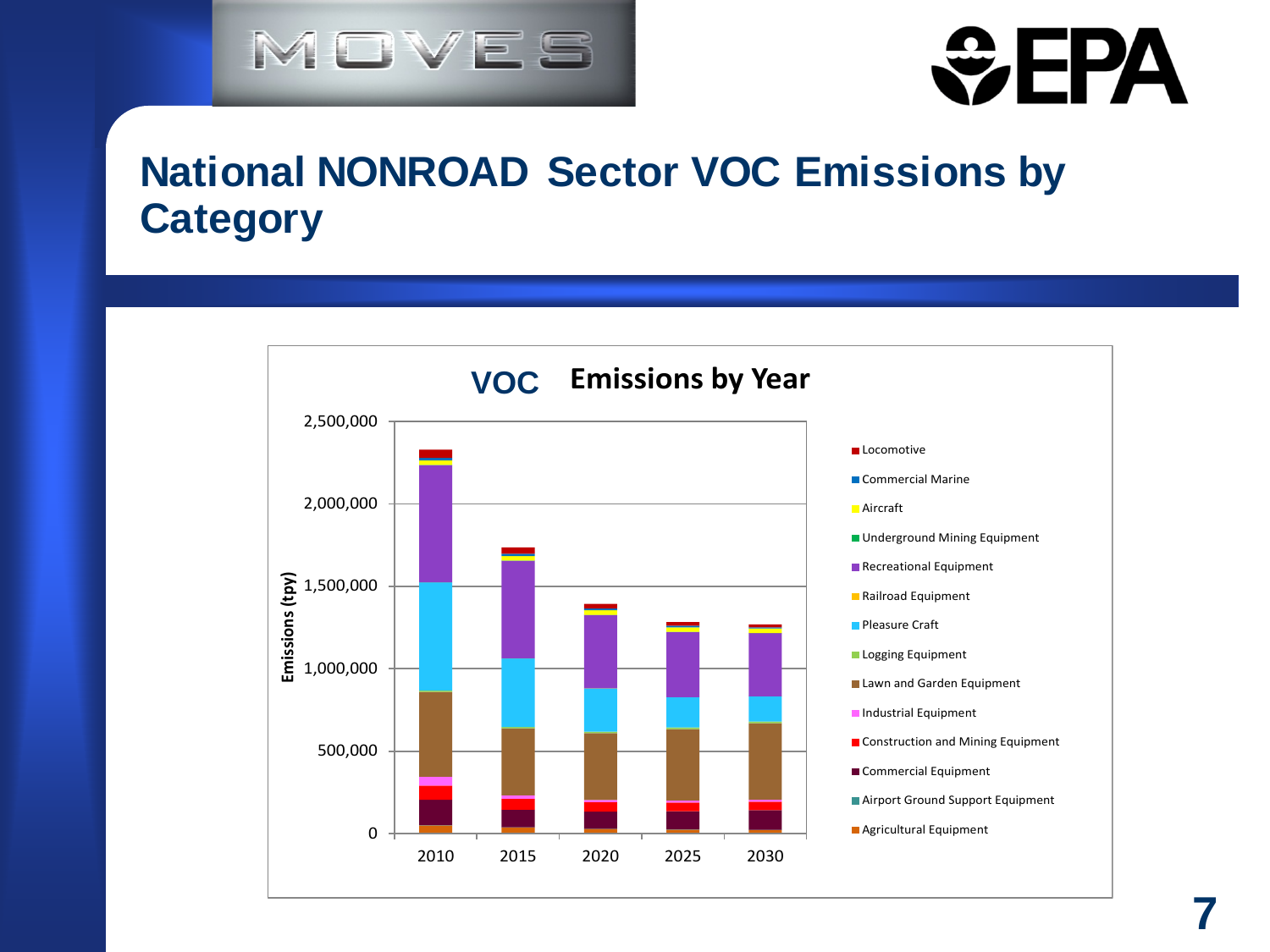



#### **National NONROAD Sector NOx Emissions by Category**

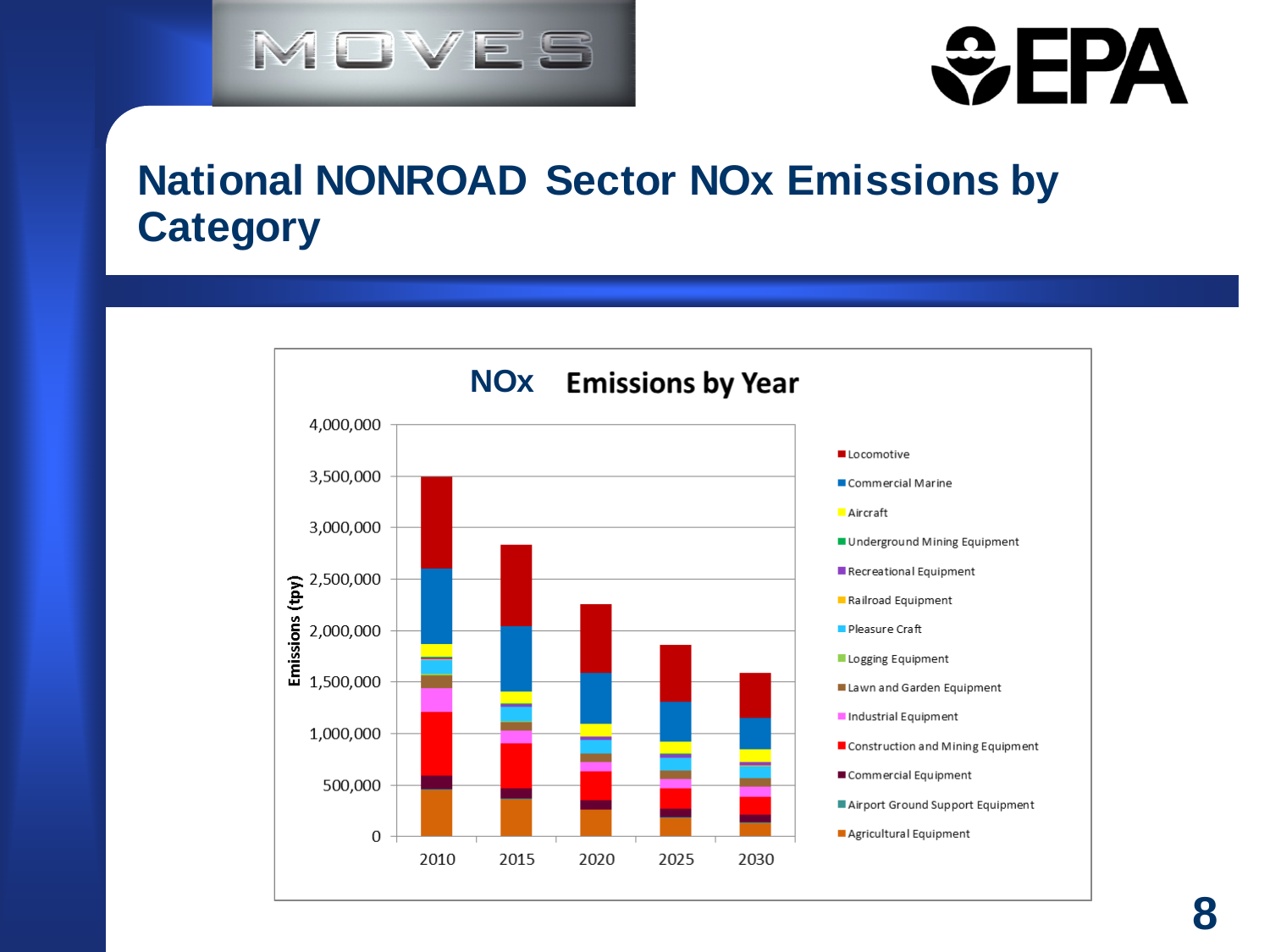



#### **National NONROAD Sector PM2.5 Emissions by Category**

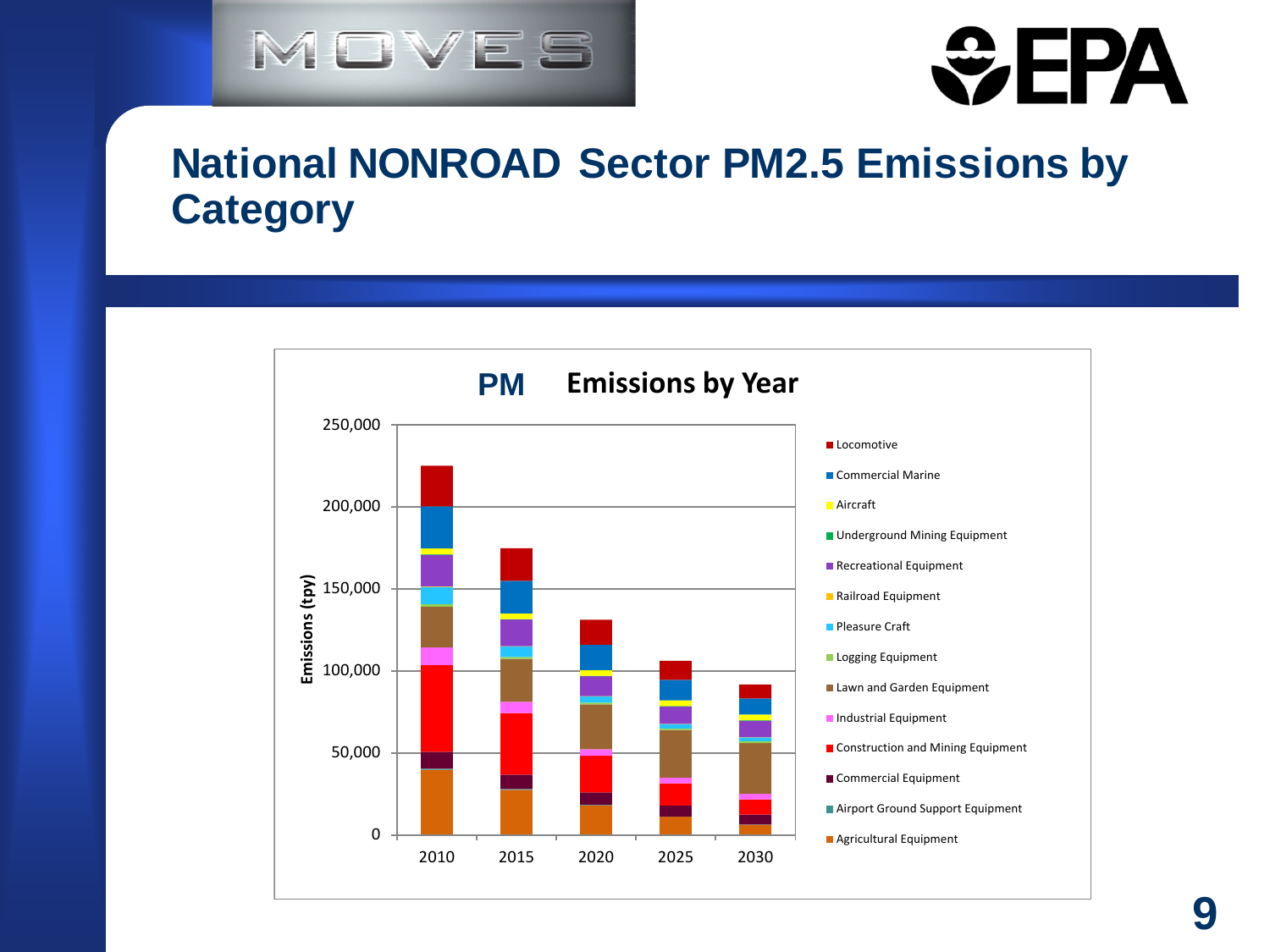



### **Planned Updates – Activity Data**

#### **NONROAD Growth and Activity Work by Environ**

- Currently in Progress
- Gathering available state data for available categories
	- California
	- Texas
	- LADCO
	- Maricopa County, AZ
	- Baltimore, MD
- Analyzing US Census of Agriculture (Dept of Ag)
	- Comparing to NONROAD
	- Comparing to Texas 2007 survey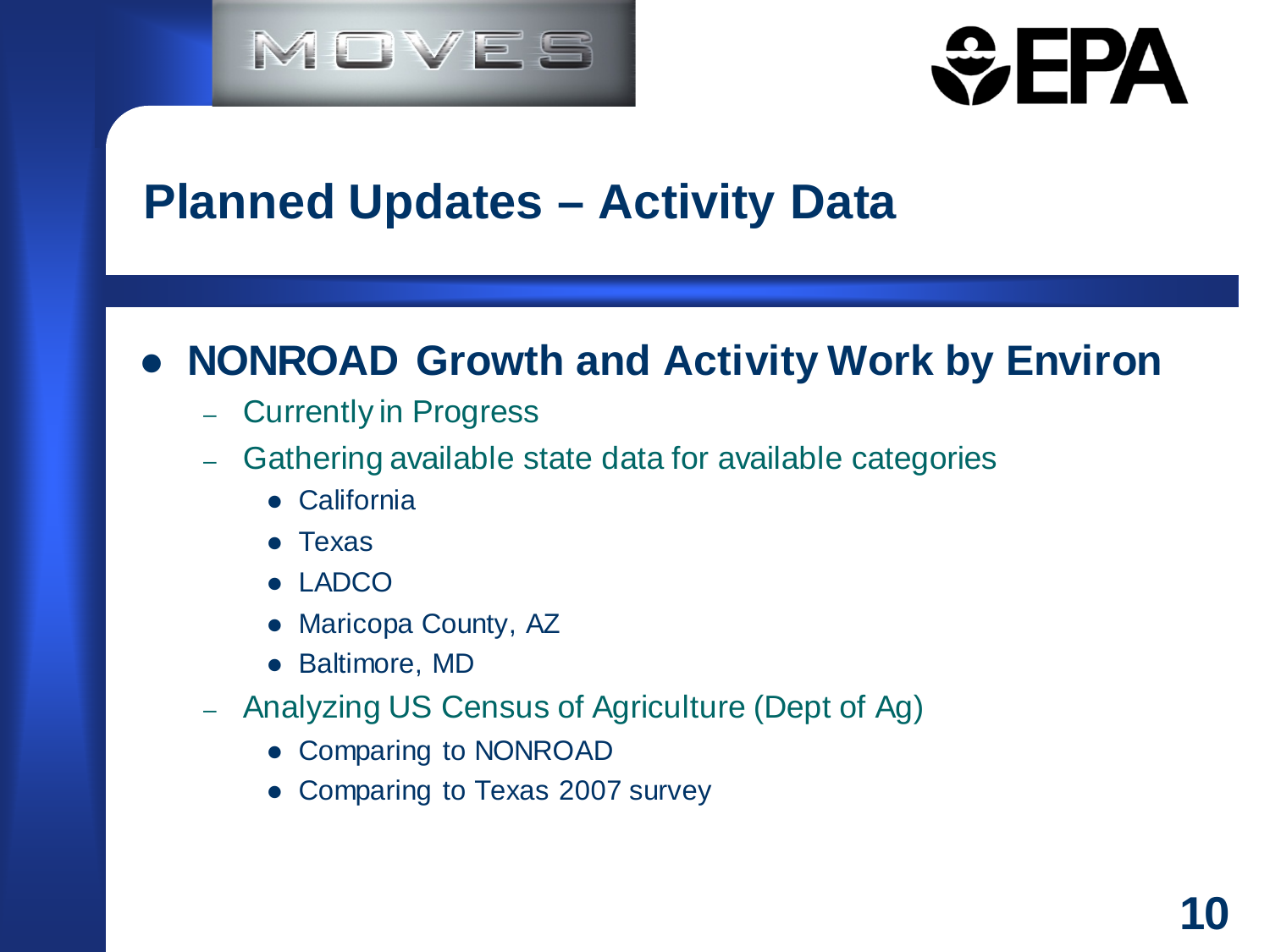



# **Planned Purchase of Commercial Sales Data**

#### **National historical and projected equipment sales database**

- Commercial sales data by application, fuel type and power range
- Revise scrappage alogorithm to translate sales into equipment populations
- Update populations
- **Additional equipment activity**
- **State and county allocation**
- **Develop forecasts for next decade**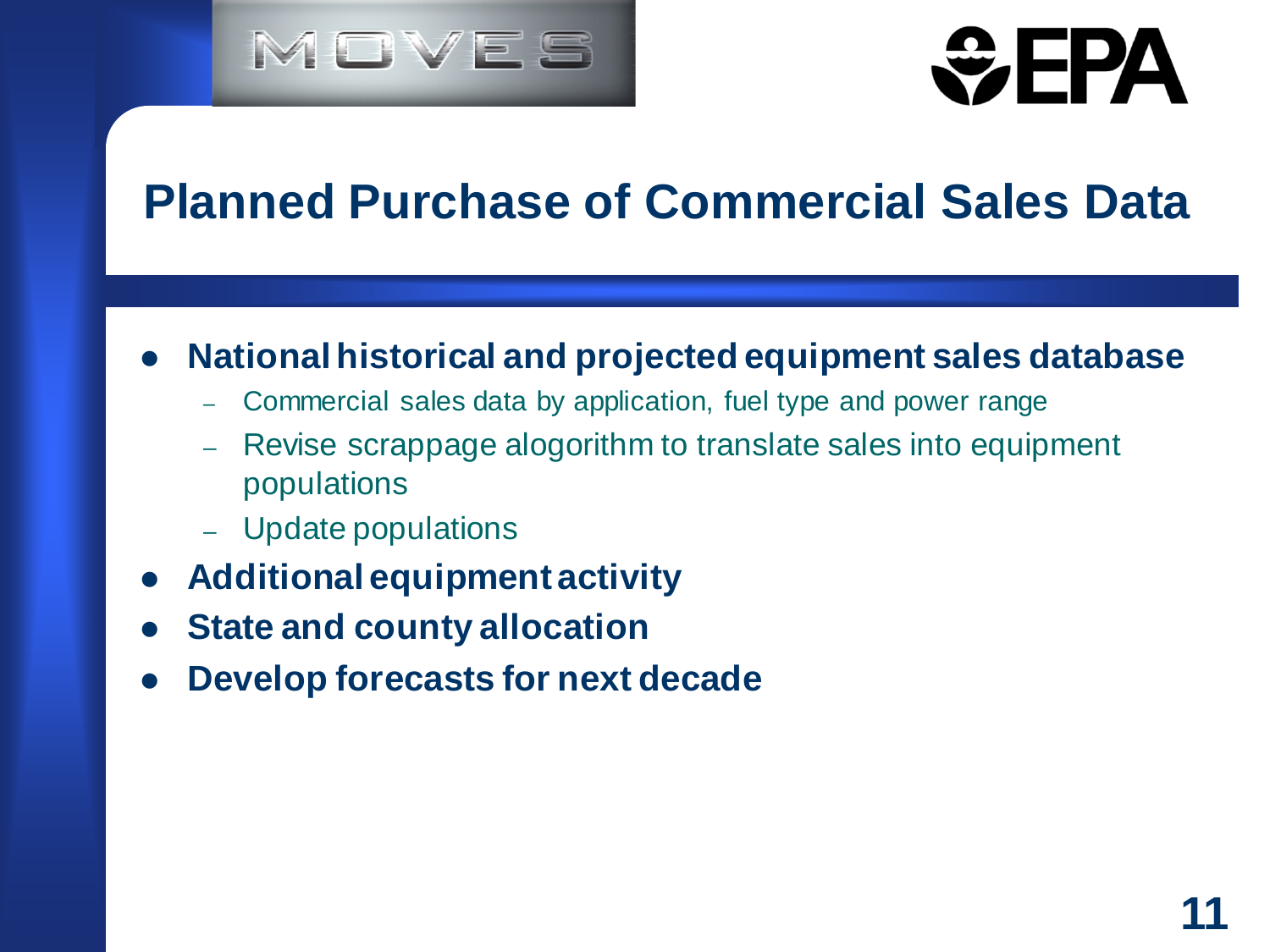



# **Integration into MOVES**

- **Phase 1: Insertion of existing NONROAD executable into the MOVES model, conversion of data into MySQL.**
	- Currently underway UNC and Environ work assignment
	- Planned for MOVES2013
	- MOVES model will "Call" current NONROAD Fortran program
	- MOVES GUI expanded to include non-road sectors
	- Combined MOVES NONROAD model will run similar to NMIM
- **Phase 2: Integrate NONROAD algorithms fully into MOVES**
	- Reprogram in Java / MySQL
	- Make software object oriented and totally database driven
	- Phase 2 not currently scheduled for MOVES2013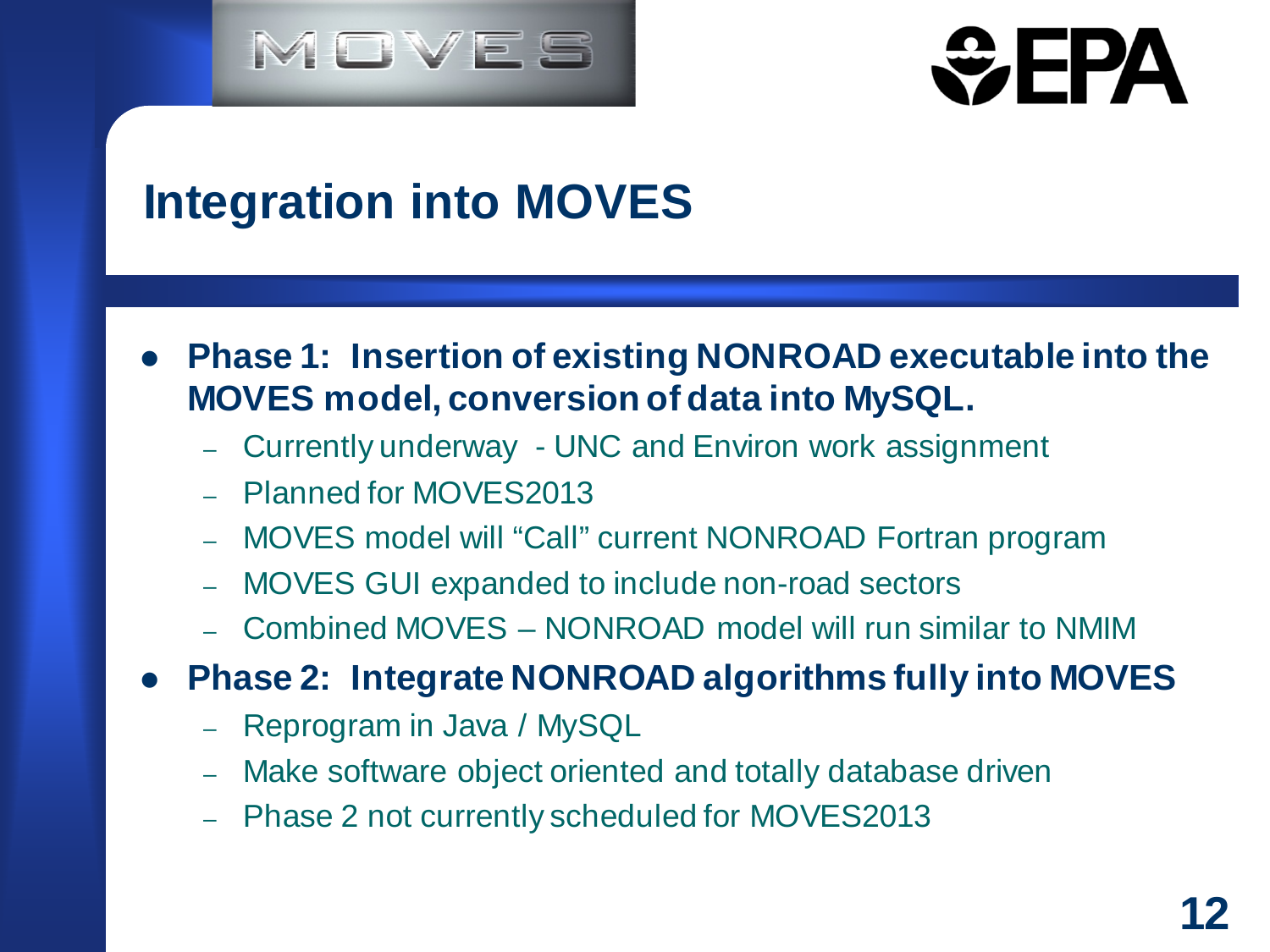



### **Planned Updates: Emission Factors**

- **Phase 1: Develop new emission factors and load factors from EPA NONROAD Pilot study and other available data**
	- Focused primarily on the construction sector
	- New average emission and load factors from newer data
	- Work currently being done by ERG contractor
- **Phase 2: Develop operating mode based emission rates and load factors for NONROAD**
	- PEMS and PAMS data basis
	- New emission factors to use in MOVES
	- New duty cycles
	- Phase two not currently scheduled for MOVES2013